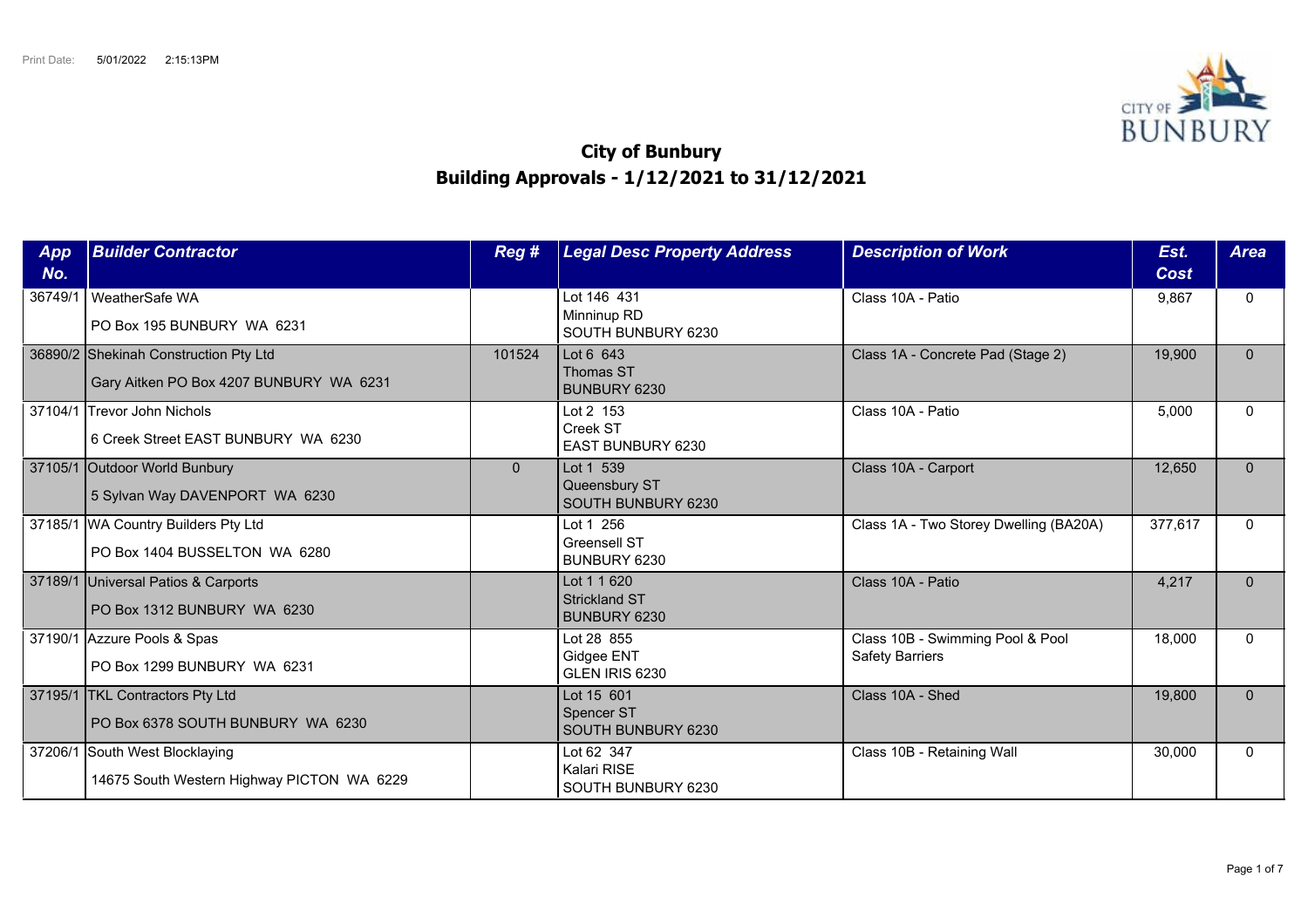| App<br>No. | <b>Builder Contractor</b>                                                                       | Reg #               | <b>Legal Desc Property Address</b>                         | <b>Description of Work</b>                       | Est.<br><b>Cost</b> | <b>Area</b>  |
|------------|-------------------------------------------------------------------------------------------------|---------------------|------------------------------------------------------------|--------------------------------------------------|---------------------|--------------|
|            | 37225/2 Q Design & Construct<br>24 Geddes Street BALCATTA WA 6021                               |                     | Lot 101 640<br>The Avenue<br>PICTON 6229                   | Class 8 & 5 - Workshop & Office (QUBE<br>Picton) | $\mathbf{0}$        | $\mathbf{0}$ |
|            | 37229/1 Beyond Roofing<br>53 Holland Loop CROOKED BROOK WA 6236                                 |                     | Lot 7 693<br>West RD<br>SOUTH BUNBURY 6230                 | Class 1A - Dwelling (Roof Re-Clad)               | 15,000              | $\Omega$     |
|            | 37231/1 David Hurst Barton                                                                      |                     | Lot 15 213<br><b>Fielder ST</b><br>SOUTH BUNBURY 6230      | Class 10A - Shed                                 | 19,000              | $\Omega$     |
|            | 37233/1 Outdoor World Bunbury<br>5 Sylvan Way DAVENPORT WA 6230                                 | $\mathbf{0}$        | Lot 503 136<br>Columbine TCE<br>GLEN IRIS 6230             | Class 10A - Shed                                 | 7,750               | $\mathbf{0}$ |
|            | 37234/1 West View Pty Ltd t/a McKenzie Gibson Homes<br>2/59 Forrest Street EAST BUNBURY WA 6230 |                     | Lot 1 289<br><b>Herbert RD</b><br><b>EAST BUNBURY 6230</b> | Class 1A - Dwelling                              | 305,000             | $\Omega$     |
| 37241/1    | Aaron Roland Graham                                                                             |                     | Lot 114 171<br>Devonshire ST<br>WITHERS 6230               | Class 10A - Carport                              | 3,000               | $\Omega$     |
|            | 37242/1 Clinton House<br>24 Kelderman Elbow EATON WA 6232                                       |                     | Lot 162 187<br>Dunstan ST<br>SOUTH BUNBURY 6230            | Class 1A - Dwelling (Roof Re-Clad)               | 14,500              | $\mathbf{0}$ |
|            | 37244/1 Outdoor World Bunbury<br>5 Sylvan Way DAVENPORT WA 6230                                 | $\mathbf{0}$        | Lot 36 561<br>Rodsted ST<br>EAST BUNBURY 6230              | Class 10A - Shed                                 | 15,700              | 48           |
|            | 37248/1 Mark Lyndon Fildes<br>12 Birch Street SOUTH BUNBURY WA 6230                             | OB1009674 Lot 22 58 | <b>Birch ST</b><br>SOUTH BUNBURY 6230                      | Class 1A - Dwelling (Alts & Adds)                | 44,800              | 31           |
| 37250/1    | Clinton Shawn Hunt<br>6 Whitley Place WITHERS WA 6230                                           |                     | Lot 5 700<br><b>Whitley PL</b><br>WITHERS 6230             | Class 10A - Shed                                 | 12,000              | $\mathbf{0}$ |
|            | 37251/1 Jetline Kerbing Contractors<br>PO Box 1138 BUNBURY WA 6231                              |                     | Lot 1 213<br>Fielder ST<br>SOUTH BUNBURY 6230              | Class 10B - Retaining Wall                       | 2,500               | $\mathbf{0}$ |
|            | 37252/1 Shane Richard Carter<br>46 Picton Road EAST BUNBURY WA 6230                             |                     | Lot 20 511<br>Picton RD<br>EAST BUNBURY 6230               | Class 10A - Patio                                | 9,000               | 41           |
| 37254/1    | <b>Joanne Lee Gardner</b><br>7 Martin Street EAST BUNBURY WA 6230                               |                     | Lot 279 410<br>Martin ST<br>EAST BUNBURY 6230              | Class 10A - Shed                                 | 19,000              | $\mathbf{0}$ |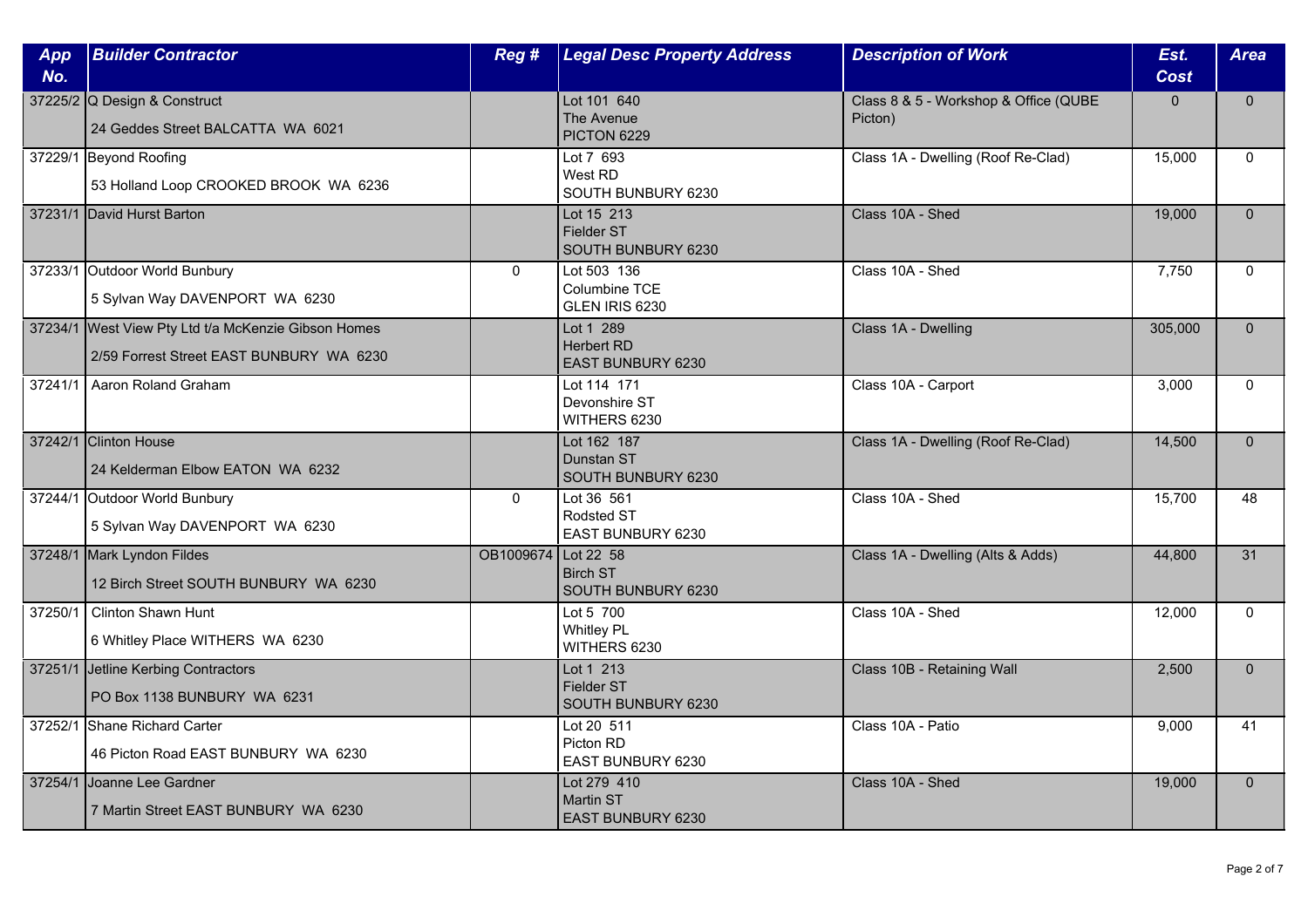| App<br>No. | <b>Builder Contractor</b>                                                           | Reg #        | <b>Legal Desc Property Address</b>                      | <b>Description of Work</b>          | Est.<br><b>Cost</b> | <b>Area</b>  |
|------------|-------------------------------------------------------------------------------------|--------------|---------------------------------------------------------|-------------------------------------|---------------------|--------------|
| 37257/1    | Industry Maintenance Solutions<br>56 Strickland Street BUNBURY WA 6230              | 7995         | Lot 92 363<br>Knight ST<br>SOUTH BUNBURY 6230           | Class 10A - Patio                   | 17,616              | $\mathbf{0}$ |
|            | 37259/1 Stephen Dixon<br>63 Petherick Street EAST BUNBURY WA 6230                   |              | Lot 11 508<br>Petherick ST<br><b>EAST BUNBURY 6230</b>  | Class 10A - Patio                   | 6.000               | $\Omega$     |
|            | 37261/1 Outdoor World Bunbury<br>5 Sylvan Way DAVENPORT WA 6230                     | $\mathbf{0}$ | Lot 28 167<br>Delaporte WY<br>CAREY PARK 6230           | Class 10A - Shed                    | 16,860              | 74           |
|            | 37264/1 Industry Maintenance Solutions<br>56 Strickland Street BUNBURY WA 6230      | 7995         | Lot 59 119<br><b>Churchill DR</b><br>SOUTH BUNBURY 6230 | Class 10A - Carport                 | 6,872               | 32           |
|            | 37265/1 Steven Terstege<br>7 Carr Court SOUTH HEDLAND WA 6722                       |              | Lot 2 725<br>Xavier ST<br>CAREY PARK 6230               | Class 10A - Shed (Unauthorised)     | 18,000              | $\mathbf{0}$ |
|            | 37266/1 Anthony John Merrifield<br>23 Hatfield Way MILLBRIDGE WA 6232               |              | Lot 53 360<br>King RD<br>EAST BUNBURY 6230              | Class 1A - Dwelling (Roof Re-Cladd) | 16,700              | $\Omega$     |
|            | 37269/1 Travis Paul Luff<br>230 Spencer Street SOUTH BUNBURY WA 6230                |              | Lot 15 601<br>Spencer ST<br>SOUTH BUNBURY 6230          | Class 10A - Shed (Demolition)       | 1,000               | 43           |
|            | 37271/1 Robert Andrew Blakeman<br>14A Frankel Street CAREY PARK WA 6230             |              | Lot 460 230<br><b>Frankel ST</b><br>CAREY PARK 6230     | Class 10A - Carport                 | 2,200               | 18           |
|            | 37273/1 Raymond Levi Noakes<br>44 Perkins Avenue EAST BUNBURY WA 6230               |              | Lot 90 506<br>Perkins AV<br><b>EAST BUNBURY 6230</b>    | Class 10A - Carport                 | 1,900               | 18           |
|            | 37274/1 Andrew Gordon Emerson                                                       |              | Lot 15 442<br>Moore ST<br>BUNBURY 6230                  | Class 1A - Dwelling (Alts & Adds)   | 120,000             | 200          |
|            | 37276/1 Perkins WA Pty Ltd T/A Perkins Builders<br>1 Hales Street DAVENPORT WA 6230 | 8393         | Lot 32 556<br><b>Richter RD</b><br>DAVENPORT 6230       | Class 8 - Workshop (Demolition)     | 35,000              | $\mathbf{0}$ |
|            | 37278/1 Industry Maintenance Solutions<br>56 Strickland Street BUNBURY WA 6230      | 7995         | Lot 197 483<br>Oriel CT<br>COLLEGE GROVE 6230           | Class 10A - Carport                 | 9,575               | $\Omega$     |
|            | 37279/1 Rigby Martin Maxwell<br>7 Christchurch Place COLLEGE GROVE WA 6230          |              | Lot 124 118<br>Christchurch PL<br>COLLEGE GROVE 6230    | Class 10A - Shed                    | 9,300               | $\mathbf{0}$ |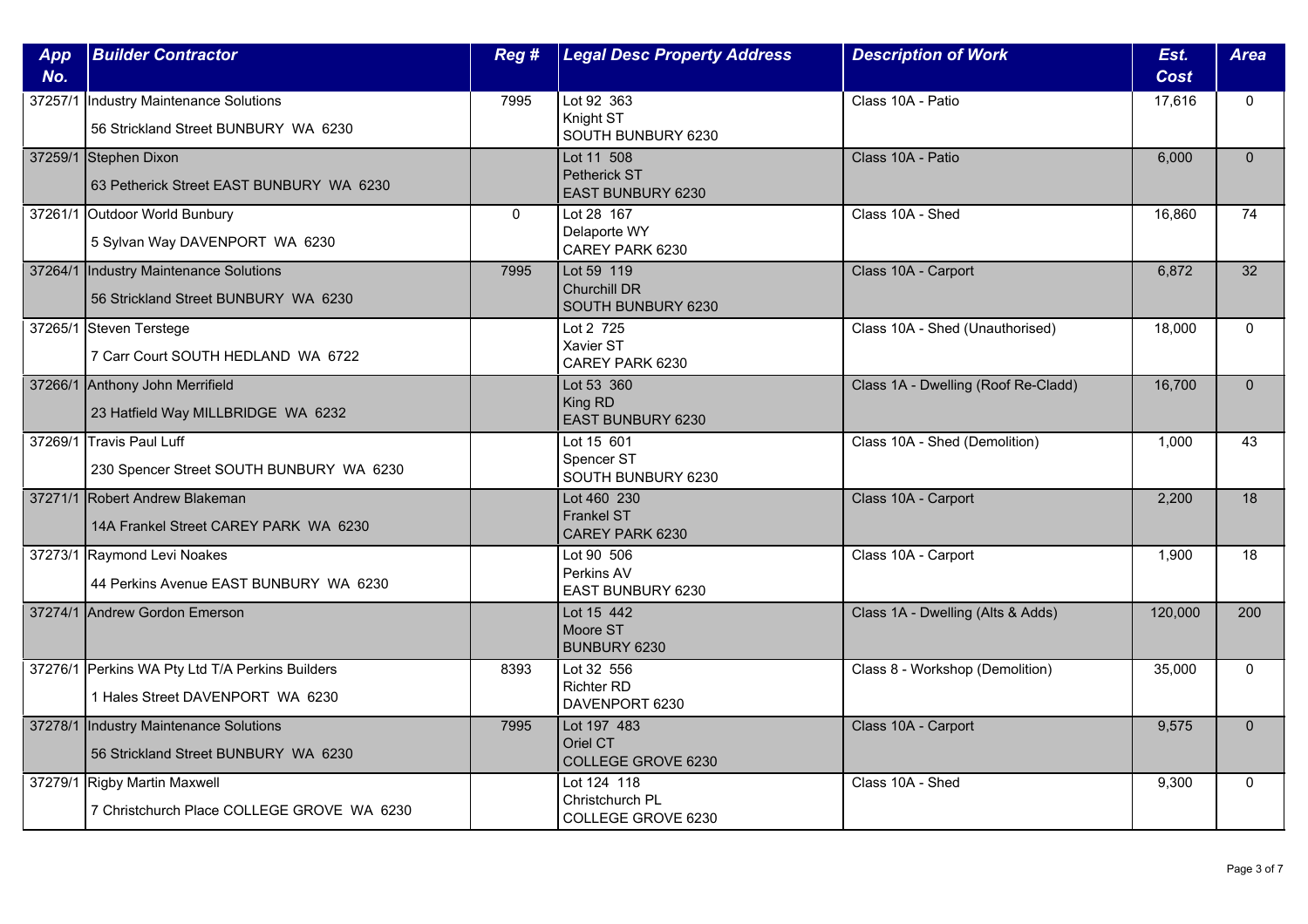| App<br>No. | <b>Builder Contractor</b>                                                      | Reg #        | <b>Legal Desc Property Address</b>                       | <b>Description of Work</b>                                 | Est.<br><b>Cost</b> | <b>Area</b>  |
|------------|--------------------------------------------------------------------------------|--------------|----------------------------------------------------------|------------------------------------------------------------|---------------------|--------------|
| 37282/1    | Industry Maintenance Solutions<br>56 Strickland Street BUNBURY WA 6230         | 7995         | Lot 59 632<br>Sylvan WY<br>DAVENPORT 6230                | Class 10A - Carport                                        | 3,920               | 24           |
|            | 37286/1 Maddison Lybe Dawson<br>38 King Road EAST BUNBURY WA 6230              |              | Lot 91 360<br>King RD<br>EAST BUNBURY 6230               | Class 10A - Shed                                           | 16,223              | 72           |
| 37287/1    | Industry Maintenance Solutions<br>56 Strickland Street BUNBURY WA 6230         | 7995         | Lot 4 402<br>Mangles ST<br>SOUTH BUNBURY 6230            | Class 10A - Carport                                        | 11,800              | 29           |
|            | 37289/1 Outdoor World Bunbury<br>5 Sylvan Way DAVENPORT WA 6230                | $\mathbf{0}$ | Lot 2 2 691<br>Wellington ST<br>BUNBURY 6230             | Class 10A - Carport                                        | 9,750               | 20           |
|            | 37295/1 Buildeck Pty Ltd<br>958 Busselton BUSSELTON WA 6280                    |              | Lot 37 857<br>Mulga RD<br>GLEN IRIS 6230                 | Class 10A - Patio                                          | 8,000               | 24           |
|            | 37299/1 Tracey Lee Di Giuseppe<br>6 Sanders Parade GLEN IRIS WA 6230           |              | Lot 60 902<br>Sanders PDE<br>GLEN IRIS 6230              | Class 10B - Swimming Pool & Pool<br><b>Safety Barriers</b> | 15,000              | 11           |
|            | 37300/1 Clinton House<br>24 Kelderman Elbow EATON WA 6232                      |              | Lot 19 278<br>Harwood PL<br>SOUTH BUNBURY 6230           | Class 1A - Dwelling (Roof Re-Clad)                         | 19,727              | $\mathbf{0}$ |
|            | 37303/1 Bunbury Car Club Inc<br>PO Box 228 BUNBURY WA 6231                     |              | Lot 300 600<br>South Western HWY<br>DAVENPORT 6230       | Class 10B - Safety Barrier Fence<br>(Speedway)             | 707,611             | $\mathbf{0}$ |
|            | 37310/1 Industry Maintenance Solutions<br>56 Strickland Street BUNBURY WA 6230 | 7995         | Lot 249 648<br><b>Timperley RD</b><br>SOUTH BUNBURY 6230 | Class 10A - Carport (Site 51 Glade<br>Caravan Park)        | 7,805               | 42           |
|            | 37311/1 Beyond Roofing<br>53 Holland Loop CROOKED BROOK WA 6236                |              | Lot 16 257<br>Gregory ST<br>SOUTH BUNBURY 6230           | Class 1A - Dwelling (Roof Re-Clad)                         | 16,000              | $\mathbf{0}$ |
|            | 37312/1 Martin Bailey<br>11 Roscommon Place WITHERS WA 6230                    |              | Lot 187 565<br>Roscommon PL<br>WITHERS 6230              | Class 10A - Shed                                           | 18,000              | 36           |
|            | 37313/1 Southern City Building Group<br>9 Richter Road DAVENPORT WA 6230       |              | Lot 118 283<br>Hayward ST<br>SOUTH BUNBURY 6230          | Class 10A - Shed                                           | 12,772              | 15           |
| 37314/1    | Industry Maintenance Solutions<br>56 Strickland Street BUNBURY WA 6230         | 7995         | Lot 145 688<br><b>Waterwitch ST</b><br>CAREY PARK 6230   | Class 10A - Patio                                          | 6,440               | 35           |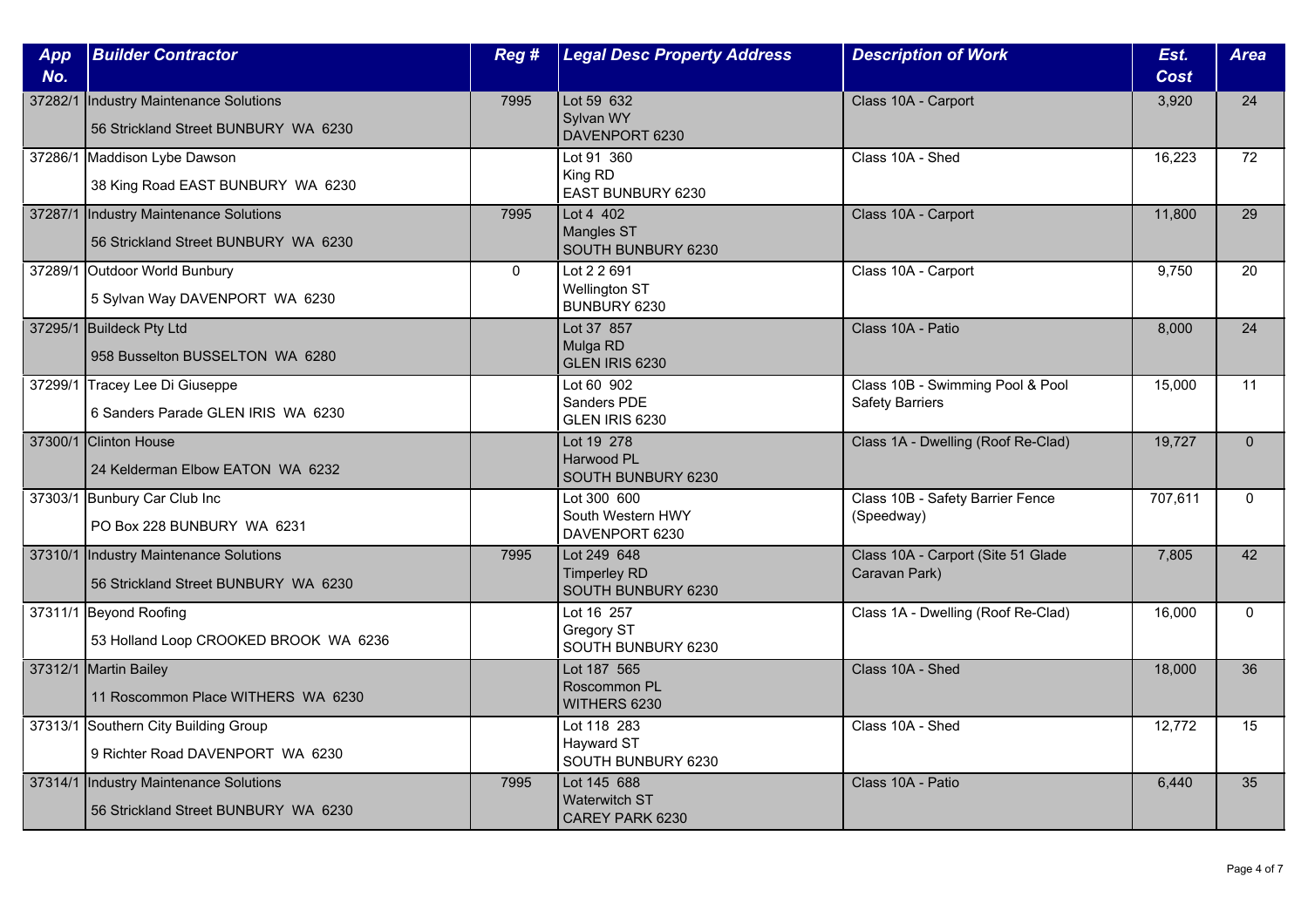| App<br>No. | <b>Builder Contractor</b>                                                      | Reg #        | <b>Legal Desc Property Address</b>                    | <b>Description of Work</b>                                          | Est.<br><b>Cost</b> | <b>Area</b>  |
|------------|--------------------------------------------------------------------------------|--------------|-------------------------------------------------------|---------------------------------------------------------------------|---------------------|--------------|
|            | 37315/1 Damian Skane<br>19 Halsey Street SOUTH BUNBURY WA 6230                 |              | Lot 5 271<br>Halsey ST<br>SOUTH BUNBURY 6230          | Class 10A - Patio & Relocation of Shed                              | 10,000              | $\mathbf{0}$ |
|            | 37318/1 Industry Maintenance Solutions<br>56 Strickland Street BUNBURY WA 6230 | 7995         | Lot 1 704<br>Willis COV<br>PELICAN POINT 6230         | Class 10A - Patio                                                   | 6.787               | $\Omega$     |
|            | 37319/1 Daniel Hickert<br>36 Sadler Circuit AUSTRALIND WA 6233                 |              | Lot $2$ 46<br>Beach RD<br>SOUTH BUNBURY 6230          | Class 10A - Storage Shed & Alfresco<br>(Unauthorised)               | 17,000              | $\Omega$     |
|            | 37321/1 Kobi Bradbury<br>44 Westview Street KARRINYUP WA 6018                  |              | Lot 31 219<br><b>Floreat ST</b><br>SOUTH BUNBURY 6230 | Class 10A - Shed                                                    | 17,500              | $\mathbf{0}$ |
| 37323/1    | Industry Maintenance Solutions<br>56 Strickland Street BUNBURY WA 6230         | 7995         | Lot 4 402<br>Mangles ST<br>SOUTH BUNBURY 6230         | Class 10A - Patio                                                   | 11,424              | 22           |
|            | 37324/1 Layton John Spry<br>PO Box 579 BUNBURY WA 6231                         |              | Lot 5 693<br>West RD<br>SOUTH BUNBURY 6230            | Class 10B - Fence                                                   | 4,000               | $\Omega$     |
|            | 37325/1 Trevor John Parsons<br>90 Hayes Street EAST BUNBURY WA 6230            |              | Lot 18 574<br>Sandridge RD<br>SOUTH BUNBURY 6230      | Class 6 - Mitsubishi Car Showroom<br>(Doorway on Property Boundary) | 25,000              | $\mathbf 0$  |
|            | 37326/1 CPR Outdoor Centre<br>67 Halifax Drive DAVENPORT WA 6230               | $\mathbf{0}$ | Lot 188 483<br>Oriel CT<br>COLLEGE GROVE 6230         | Class 10A - Patio                                                   | 9,407               | $\mathbf{0}$ |
| 37328/1    | Industry Maintenance Solutions<br>56 Strickland Street BUNBURY WA 6230         | 7995         | Lot 25 901<br>Moonlight DR<br>GLEN IRIS 6230          | Class 10A - Carport                                                 | 12,251              | $\Omega$     |
|            | 37331/1 Outdoor World Bunbury<br>5 Sylvan Way DAVENPORT WA 6230                | $\mathbf{0}$ | Lot 16 635<br><b>Taunton ST</b><br>EAST BUNBURY 6230  | Class 10A - Patio x 2                                               | 7,170               | $\mathbf{0}$ |
| 37332/1    | Amit Jassar<br>30A France Street MANDURAH WA 6210                              |              | Lot 455 67<br>Borya BND<br>GLEN IRIS 6230             | Class 10A - Shed                                                    | 6,500               | $\mathbf{0}$ |
|            | 37333/1 Premier Demolition<br>PO Box A618 AUSTRALIND WA 6233                   |              | Lot 16 615<br>Stirling ST<br>BUNBURY 6230             | Class 1A & Class 10A - Dwelling<br>(Partial) & Shed                 | 8,200               | $\Omega$     |
|            | 37334/1 Tangent Nominees Pty Ltd<br>242 Leach Highway MYAREE WA 6154           |              | Lot 38 947<br>Canter CCT<br>SOUTH BUNBURY 6230        | Class 1A - Dwelling                                                 | 247,138             | $\mathbf{0}$ |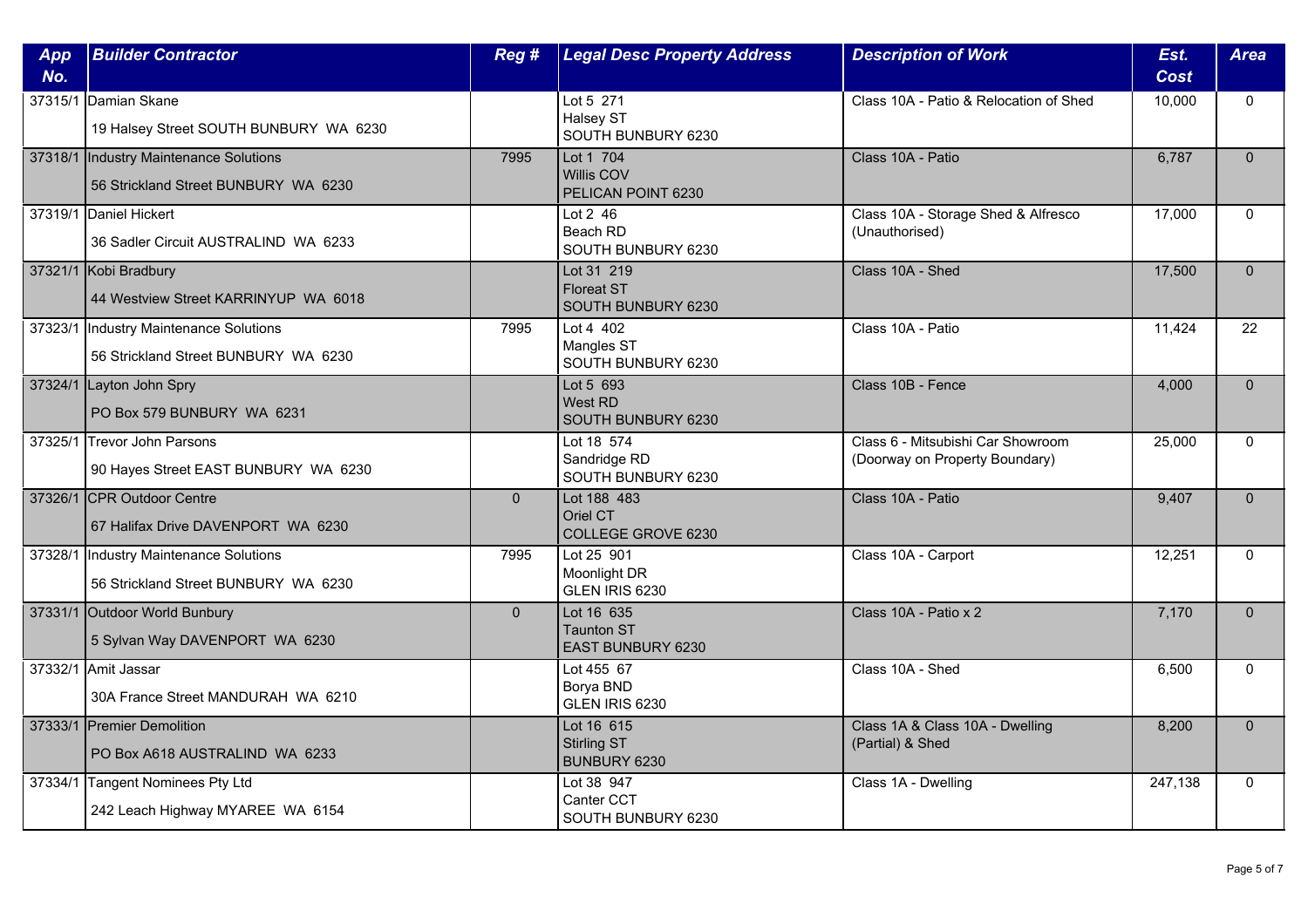| App     | <b>Builder Contractor</b>                                | Reg # | <b>Legal Desc Property Address</b>      | <b>Description of Work</b>            | Est.        | <b>Area</b>  |
|---------|----------------------------------------------------------|-------|-----------------------------------------|---------------------------------------|-------------|--------------|
| No.     |                                                          |       |                                         |                                       | <b>Cost</b> |              |
|         | 37335/1 Tangent Nominees Pty Ltd                         |       | Lot 30 947                              | Class 1A - Dwelling                   | 261,521     | $\Omega$     |
|         | 242 Leach Highway MYAREE WA 6154                         |       | <b>Canter CCT</b><br>SOUTH BUNBURY 6230 |                                       |             |              |
|         | 37338/1 Shelford Constructions Pty Ltd                   | 8429  | Lot 3 3 448                             | Class 1A - Dwelling                   | 195,588     | $\mathbf{0}$ |
|         | 131 Dixon Road EAST ROCKINGHAM WA 6168                   |       | Mossop ST<br>SOUTH BUNBURY 6230         |                                       |             |              |
|         | 37340/1 Anthony John Merrifield                          |       | Lot 22 224                              | Class 1A - Dwelling (Roof Re-Clad)    | 13,500      | $\Omega$     |
|         | 23 Hatfield Way MILLBRIDGE WA 6232                       |       | <b>Forrest ST</b><br>EAST BUNBURY 6230  |                                       |             |              |
|         | 37346/1 ABN Residential WA Pty Ltd T/A Dale Alcock Homes | 5409  | Lot 719 889                             | Class 1A - Dwelling                   | 277,334     | 214          |
|         | South West<br>  PO Box 354 BUNBURY  WA  6230             |       | <b>Bow ST</b><br>GLEN IRIS 6230         |                                       |             |              |
|         | 37347/1 Xpress Patio, Sheds & Powdercoaters              |       | Lot 1 669                               | Class 10A - Patio                     | 9,945       | 41           |
|         | 2/64 Halifax Drive DAVENPORT WA 6230                     |       | Venn ST<br><b>EAST BUNBURY 6230</b>     |                                       |             |              |
| 37348/1 | Jason Blair Ecclestone                                   |       | Lot 59 186                              | Class 10A - Patio                     | 8,632       | 33           |
|         | 11 Duncan Way EAST BUNBURY WA 6230                       |       | Duncan WY<br>EAST BUNBURY 6230          |                                       |             |              |
| 37349/1 | Scott McLagan Leggett                                    |       | Lot 58 310<br><b>Houston CR</b>         | Class 10B - Masonry Wall              | 2,000       | $\Omega$     |
|         |                                                          |       | SOUTH BUNBURY 6230                      |                                       |             |              |
|         | 37354/1 Philip Leslie Barker                             |       | Lot 81 675                              | Class 10B - Limestone Retaining Walls | 19,200      | $\Omega$     |
|         | PO Box 5020 BUNBURY WA 6230                              |       | Vittoria RD<br>GLEN IRIS 6230           | (Unauthorised) - BA20                 |             |              |
|         | 37355/1 BGC Construction Pty Ltd                         |       | Lot 281 415                             | Class 7B - Warehouse (Stage 1 Forward | 980,000     | $\Omega$     |
|         |                                                          |       | McCombe RD                              | Works)                                |             |              |
|         | 4/120 Blair Street SOUTH BUNBURY WA 6230                 |       | DAVENPORT 6230                          |                                       |             |              |
|         | 37356/1 Shelford Constructions Pty Ltd                   | 8429  | Lot 2 2 448<br>Mossop ST                | Class 1A - Dwelling                   | 205,282     | $\mathbf{0}$ |
|         | 131 Dixon Road EAST ROCKINGHAM WA 6168                   |       | SOUTH BUNBURY 6230                      |                                       |             |              |
|         | 37358/1 Shelford Constructions Pty Ltd                   | 8429  | Lot 4 4 4 4 8                           | Class 1A - Dwelling                   | 195,588     | $\Omega$     |
|         | 131 Dixon Road EAST ROCKINGHAM WA 6168                   |       | Mossop ST<br>SOUTH BUNBURY 6230         |                                       |             |              |
|         | 37360/1 Shelford Constructions Pty Ltd                   | 8429  | Lot 5 5 448                             | Class 1A - Dwelling                   | 192,459     | $\Omega$     |
|         | 131 Dixon Road EAST ROCKINGHAM WA 6168                   |       | Mossop ST<br>SOUTH BUNBURY 6230         |                                       |             |              |
|         | 37361/1 Shelford Constructions Pty Ltd                   | 8429  | Lot 6 6 448                             | Class 1A - Dwelling                   | 197,480     | $\Omega$     |
|         | 131 Dixon Road EAST ROCKINGHAM WA 6168                   |       | <b>Mossop ST</b><br>SOUTH BUNBURY 6230  |                                       |             |              |